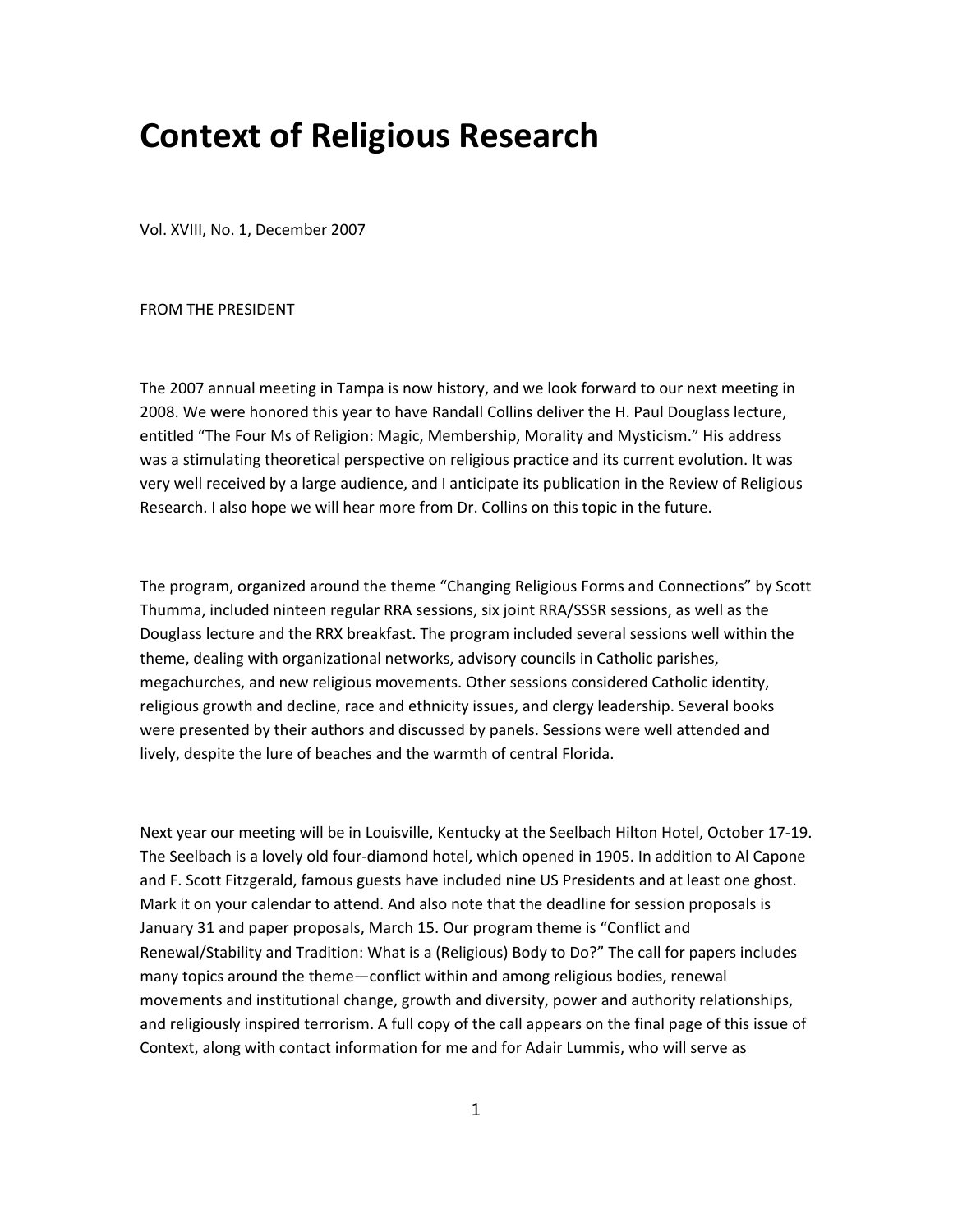associate program chair.

The meetings in Louisville will also mark the 50th anniversary of the Review of Religious Research. To mark this event, a special issue of the Review, edited by Jackson Carroll, will be published. The issue will feature significant articles from prior issues of the Review, along with commentaries by past editors or others involved in the publication process. There will also be a special reception at the meeting sponsored by the Louisville Institute. We thank Jack Carroll and Jim Lewis for their contributions to the RRA and the upcoming meetings.

The Review has continued to thrive under the editorship of Pat Wittberg in 2007. Although Pat will edit two more issues of the Review in 2008, we also selected a new editor, Anthony J. Blasi, and all new manuscripts should now be sent to Tony (blasi3610@cs.com). Albert A. Herzog will serve as book review editor (herzoga3@sbcglobal.net).

The finances of RRA continue to look good, and I think Bill Swatos, our Executive Officer, and David Roozen, our Treasurer, for the excellent work they do.

C. Kirk Hadaway

The Episcopal Church Center

FUNDING

Constant H. Jacquet Research Awards

The RRA will again make \$17,000 available this year for applied and basic research. Priority is given to applied projects, and funding over \$4,000 to any one proposal is granted only in cases of exceptional significance. (This represents a \$1,000 increase to the intended maximum, approved by the Board in November.) In this competition, applied research is defined as a project that has an identifiable organizational or institutional client who will use the research results for specific goal‐centered activities. The Committee especially encourages proposal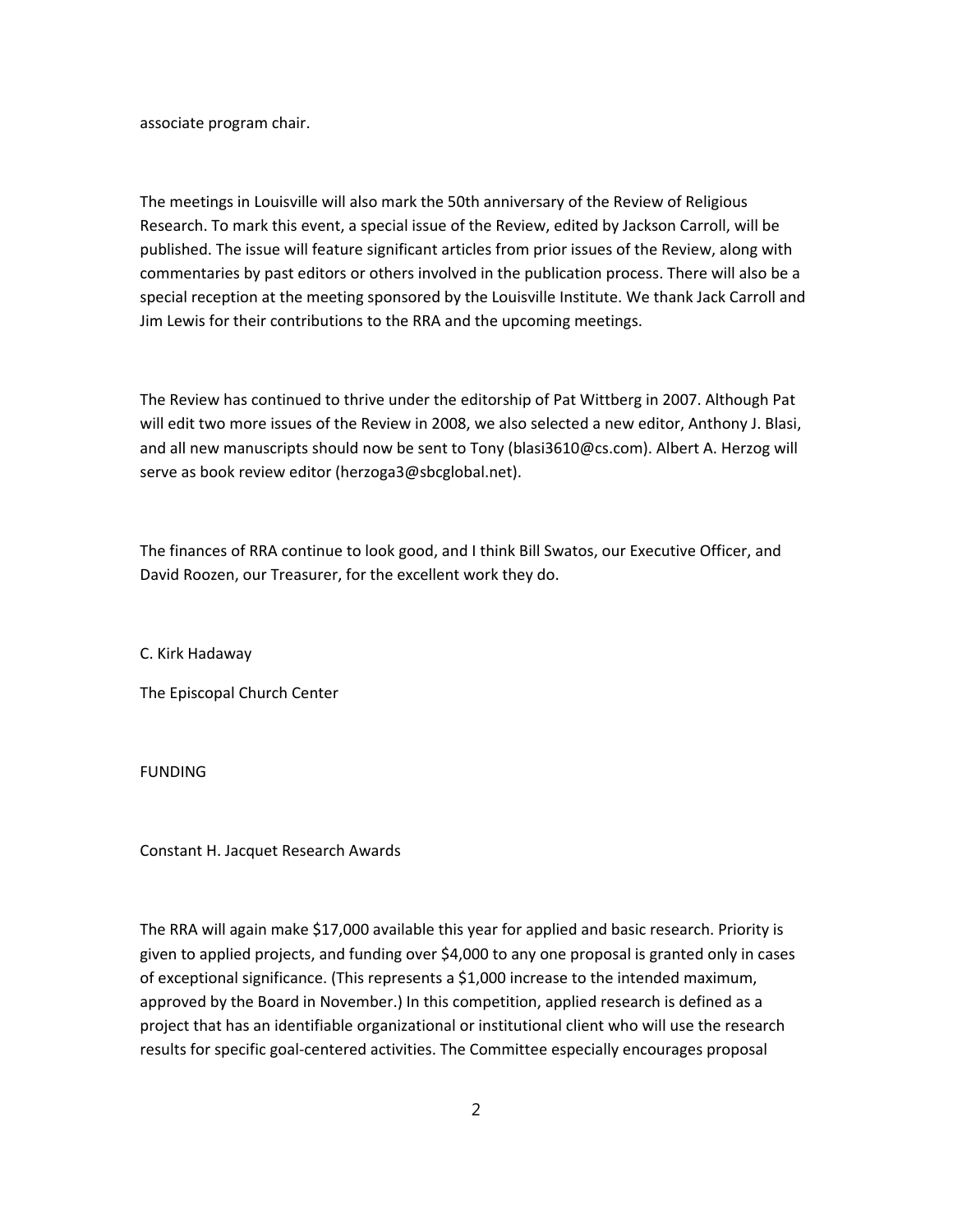submissions from scholars who are in the early stages of their careers, as well as proposals from students.

Funding may be used for research expenses and release time, but not for supplemental income or capital equipment. Because funds are limited, applicants are also encouraged to seek support from alternative sources of funding. Applicants are required to be members of the RRA. Full‐ time students may join the Association at the time of their application. All others must hold membership in the RRA for at least one full year prior to the application deadline.

Applications must include four hard copies of: (a) an Awards Application Form, completed and signed; (b) a narrative summary of the proposed project, no longer than five double‐spaced, typed pages; and (c) a one‐page detailed budget. Materials will not be returned.

The required Application Form can be obtained from the RRA website—http://rra.hartsem. edu. The site also provides the address information for submitting your materials. Your application must be received by 1 April 2008.

Applicants will be notified of the disposition of their applications within 60 days and will be asked to submit a written acceptance of their awards within two weeks of notification. Recipients should plan to expend the grant within one year after accepting the award and should note RRA support in all reports of the research for which they received the grant. Award recipients are encouraged to submit their research reports for possible publication in the Review of Religious Research, subject to editorial review. If an article is not submitted to the RRR, a narrative of the research and its findings will be expected instead.

The 2007 awardees were Kraig Beyerlein (University of Arizona), Philip Michael Fountain (Australian National University), Karen Monique Gredd (University of Notre Dame), Kevin A. Harris (Ball State University), Carrie S. Konold (University of Michigan), and Michael K. Romer (University of Texas.

Of the 22 applications that were received in 2007, five were immediately excluded for failure to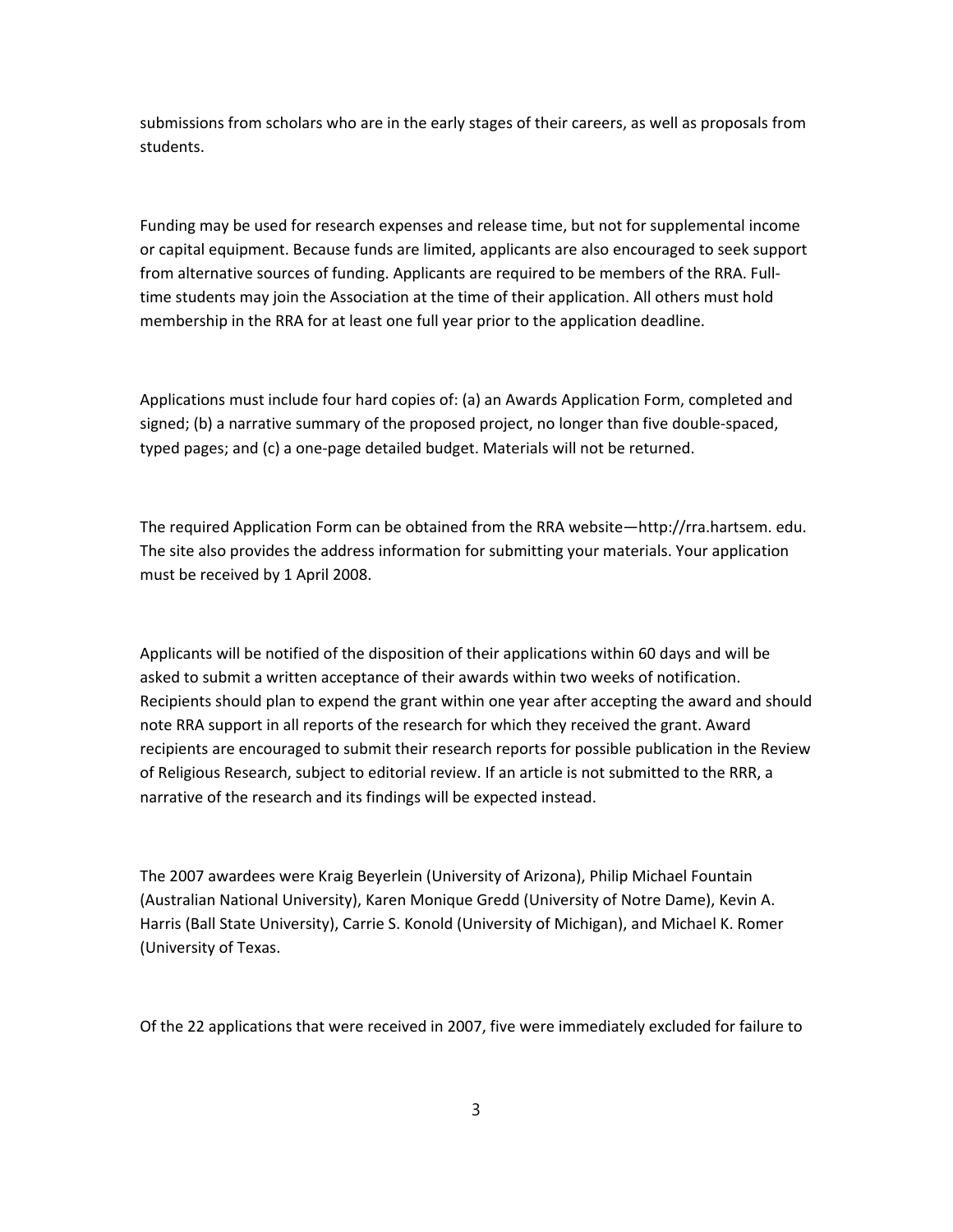meet the criteria of the program. If you are interested in applying for a Jacquet award, it is important that you read these carefully both to ensure that you are eligible and that your application is both in order and timely. The chair of the Jacquet Committee this year is Bob Woodberry of the University of Texas (bobwood@mail.la.utexas.edu), UT Austin Sociology, 1 Univ Station A1700, Austin, TX 78712.

Joseph H. Fichter Research Awards

The Association for the Sociology of Religion will make available \$22,000 this year for promising research in either of two areas, prioritized as follows: (1) gender issues, women and religion, and feminist perspectives on religion; (2) religion and disaster. Applicants must have been members of the ASR in 2007 and be current members at the time of application. (Thus if you are not a member of ASR as you read this, you may not apply in the 2008 cycle. This announcement is included here for information purposes in respect to future applications—i.e., if you want to apply in the future, you need to join now.) Gender‐related research is consistently the first priority within the Fichter program; for 2009 the secondary priority is religion and poverty. The ASR Web site address is www.sociologyofreligion.com.

SSSR Awards and Grants

The Society for the Scientific Study of Religion has authorized several thousand dollars for its 2008 research awards competition. These separate grant and awards programs for students and for those who already hold the doctorate and for foreign scholars to attend the RRA/SSSR annual meeting. As with RRA and ASR awards, applicants must in all cases be SSSR members and in some cases there is a one‐year advance membership requirement. The SSSR Web site is www.sssrweb.org. Grants and awards are specifically detailed at www.sssrweb.org/awards.cfm#JSRA.

## ELECTIONS AND NOMINATIONS

Results of the 2007 RRA general elections are: President‐elect: Keith L. Wulff; Secretary: Deborah Bruce; Directors‐at‐Large, Laurence Iannaccone and Paula Nesbitt; Nominating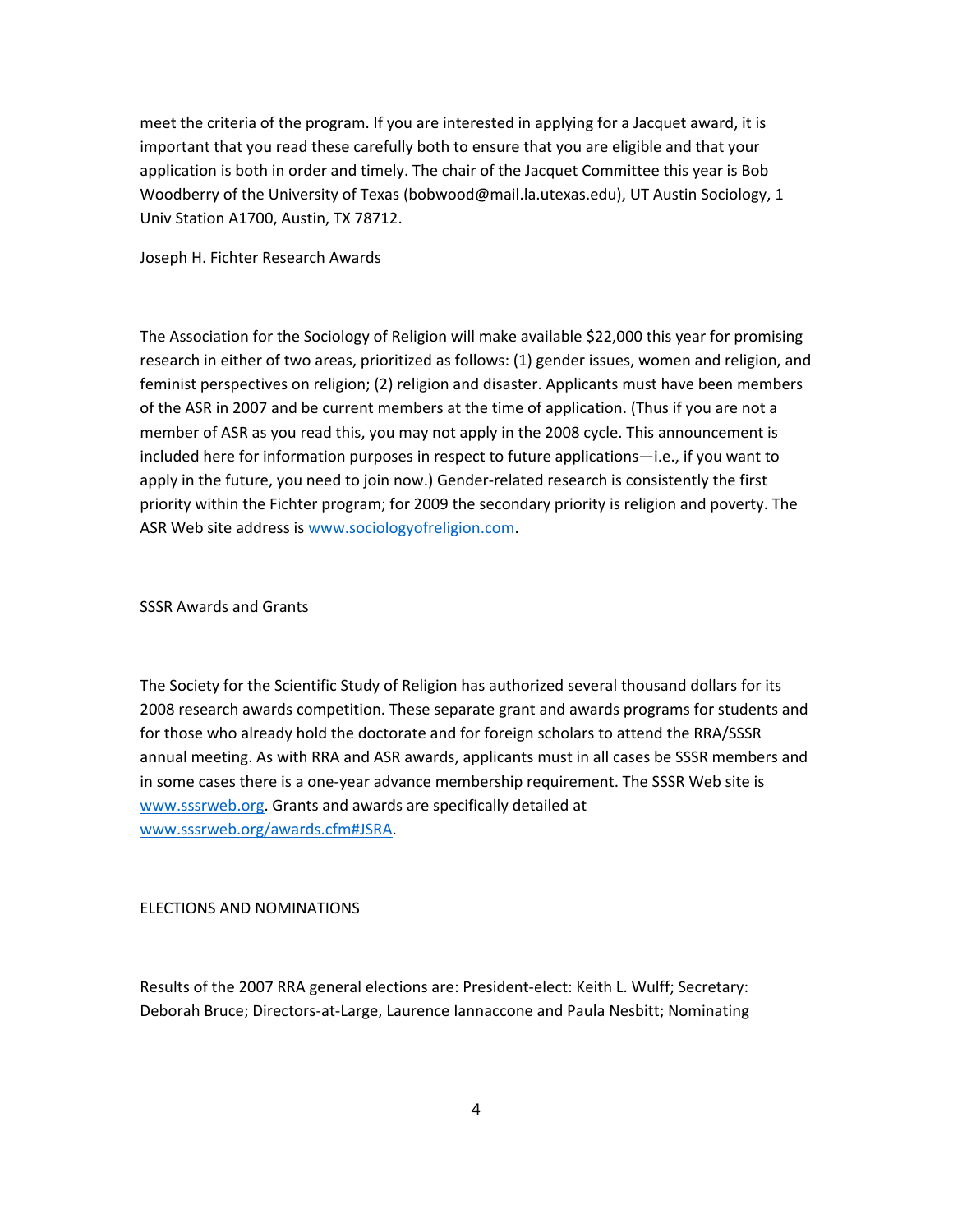Committee, Kevin Dougherty and Christopher Ellison.

The 2008 Nominating Committee seeks member input. This year a Nominating Committee Chair, two board members, and two nominating committee members will be elected. If you wish to offer a name (including your own), contact Adair Lummis, 98 Girard Ave., Hartford, CT 06105; alummis @hartsem.edu. The remaining members of the committee in addition to those just elected are Marjorie Royle and Martin Smith. The Committee needs tp to hear from you by 1 April for your suggestions to get fullest consideration.

## **MEETINGS**

The BSA Sociology of Religion Study Group conference, Religion & Youth, will be held 8‐10 April at Selly Oak, Birmingham. See www.socrel.org.uk/conferences/Birmingham% 202008/callforpapers.html.

The 31st Implicit Religion Consultation at Denton Hall, Yorkshire, will be held 9‐11 May. The 2008 conference has several themes. See www. implicitreligion.org.

The Association for the Sociology of Religion will meet 31 July‐2 August at the Boston Park Plaza Hotel and Towers. The theme is Religion Crossing Boundaries. The session proposal deadline is 31 January; papers proposals must be in by 28 February. ASR membership is required for program participation. Queries should be directed to Program Chair Jim Spickard at ASR2008 @coolsociology.org. Submissions should be sent to ASR2008@augustana.edu. Mary Jo Neitz will deliver the 2007 ASR Presidential Address.

The European Mormon Studies Association will hold its annual conference in Turku, Finland, 21‐ 22 August, on Mormonism and the Christian Tradition. For further information: www. euromormonstudies.com.

A summer course on Religion and Politics: The Presence of Sacred and Secular Traditions in